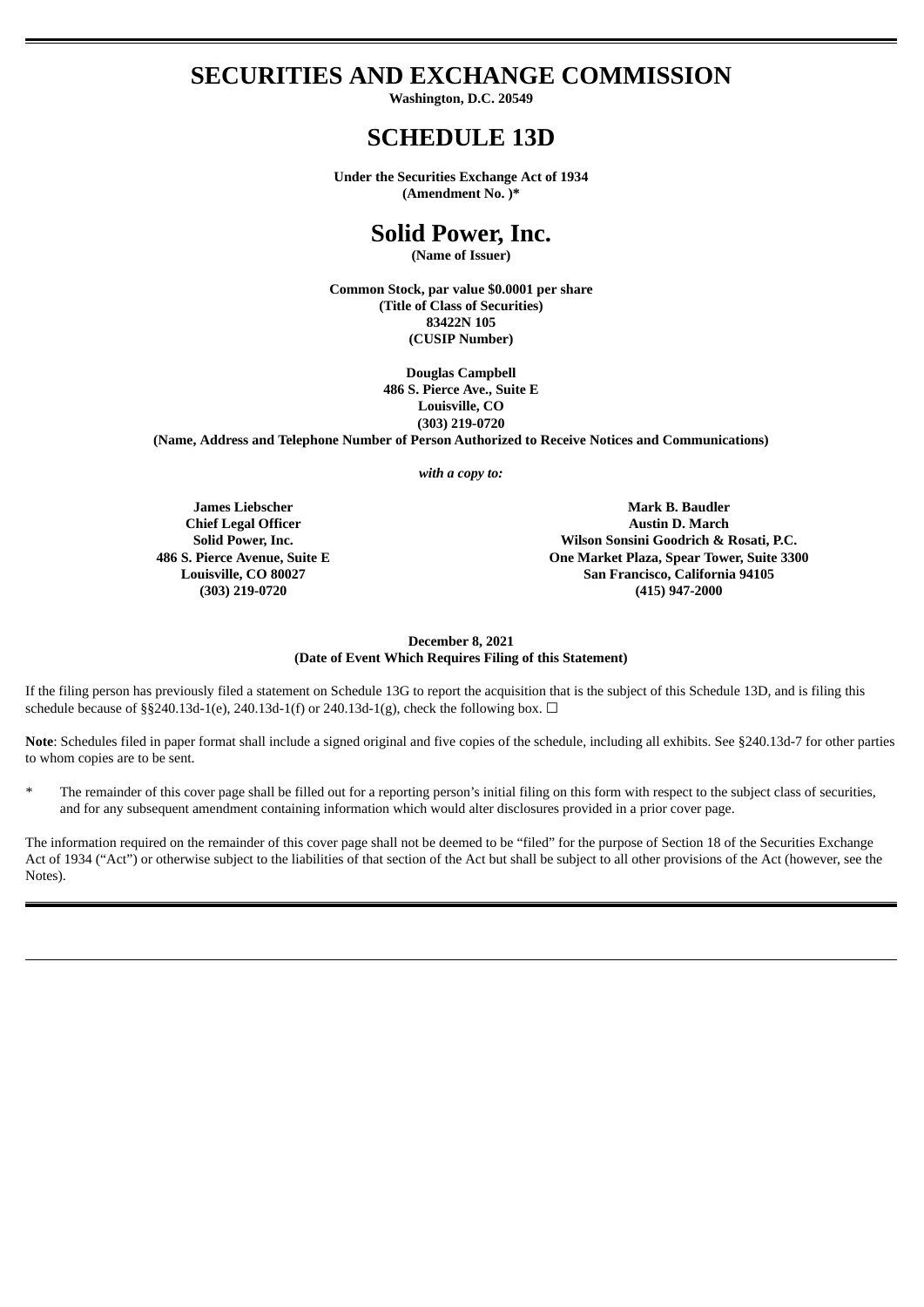|  | CUSIP No. 83422N 105 |  |
|--|----------------------|--|
|  |                      |  |

| $\mathbf{1}$     | <b>NAMES OF REPORTING PERSON</b><br>Douglas Campbell                                              |    |                            |  |  |
|------------------|---------------------------------------------------------------------------------------------------|----|----------------------------|--|--|
| 2                | CHECK THE APPROPRIATE BOX IF A MEMBER OF A GROUP<br>(a) $\Box$ (b) $\Box$                         |    |                            |  |  |
| 3                | <b>SEC USE ONLY</b>                                                                               |    |                            |  |  |
| 4                | <b>SOURCE OF FUNDS (See Instructions)</b><br>PF                                                   |    |                            |  |  |
| 5                | CHECK BOX IF DISCLOSURE OF LEGAL PROCEEDINGS IS REQUIRED PURSUANT TO ITEMS 2(d) or 2(e)<br>$\Box$ |    |                            |  |  |
| 6                | CITIZENSHIP OR PLACE OF ORGANIZATION<br><b>USA</b>                                                |    |                            |  |  |
|                  | <b>NUMBER OF</b>                                                                                  | 7  | <b>SOLE VOTING POWER</b>   |  |  |
|                  | <b>SHARES</b><br>11,773,329(1)                                                                    |    |                            |  |  |
|                  | <b>BENEFICIALLY</b>                                                                               | 8  | <b>SHARED VOTING POWER</b> |  |  |
|                  | <b>OWNED BY</b>                                                                                   |    |                            |  |  |
|                  | <b>EACH</b>                                                                                       | 9  | SOLE DISPOSITIVE POWER     |  |  |
| <b>REPORTING</b> |                                                                                                   |    | 11,773,329(1)              |  |  |
|                  | <b>PERSON</b>                                                                                     | 10 | SHARED DISPOSITIVE POWER   |  |  |
|                  | WITH                                                                                              |    |                            |  |  |
| 11               | AGGREGATE AMOUNT BENEFICIALLY OWNED BY EACH REPORTING PERSON<br>11,773,329(1)                     |    |                            |  |  |
| 12               | CHECK IF THE AGGREGATE AMOUNT IN ROW (11) EXCLUDES CERTAIN SHARES (See Instructions)<br>$\Box$    |    |                            |  |  |
| 13               | PERCENT OF CLASS REPRESENTED BY AMOUNT IN ROW (11)<br>$6.8\%(2)$                                  |    |                            |  |  |
| 14               | TYPE OF REPORTING PERSON (See Instructions)<br>IN                                                 |    |                            |  |  |

(1) Consists of 6,682,160 shares of common stock of Solid Power, Inc. ("Common Stock") and 5,091,169 shares of Common Stock issuable upon exercise of options.

(2) Based on the quotient obtained by dividing (a) the number of shares of Common Stock beneficially owned by Mr. Campbell by (b) the sum of (i) 167,557,988 shares of Common Stock outstanding as of December 8, 2021 and (ii) 5,091,169 shares of Common Stock deemed to be beneficially owned by Mr. Campbell that are issuable upon exercise of options held by Mr. Campbell.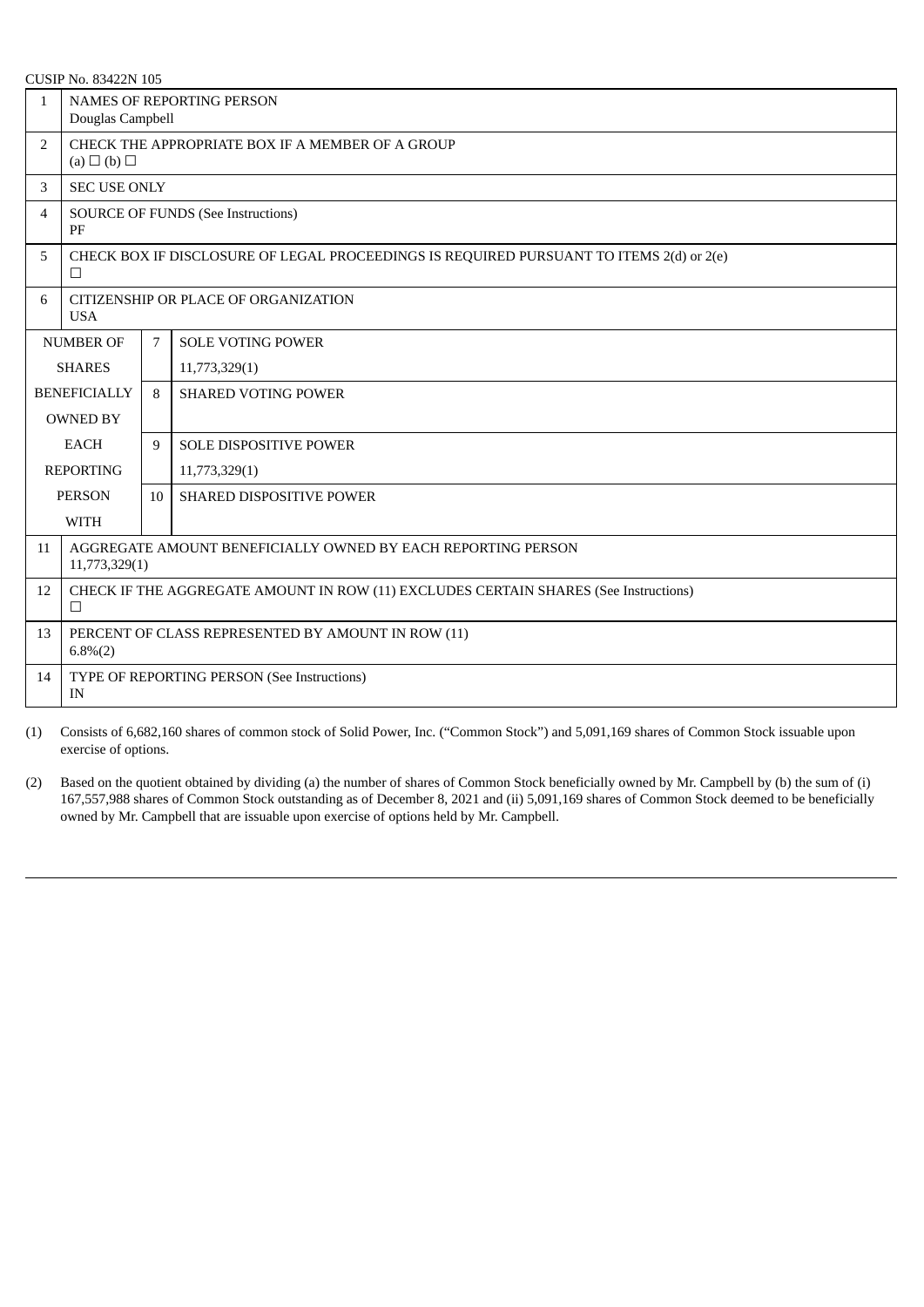## **Item 1. Security and Issuer.**

This Schedule 13D relates to the shares of Common Stock, par value \$0.0001 per share ("Common Stock"), of Solid Power, Inc. (f/k/a Decarbonization Plus Acquisition Corporation III) (the "Issuer"). The principal executive offices of the Issuer are located at 486 S. Pierce Ave., Suite E, Louisville, CO 80027. The Issuer's Common Stock is listed on the Nasdaq Global Select Market under the symbol "SLDP."

## **Item 2. Identity and Background.**

- (a) Douglas Campbell (the "Reporting Person")
- (b) The address for the principal business office of Mr. Campbell is:

486 S. Pierce Ave., Suite E Louisville, CO 80027

- (c) The principal occupation of Douglas Campbell is serving as Chief Executive Officer of the Issuer and as a member of the Issuer's board of directors.
- (d) The Reporting Person has not, during the last five years, been convicted in a criminal proceeding (excluding traffic violations or similar misdemeanors).
- (e) The Reporting Person has not during the last five years, been a party to a civil proceeding of a judicial or administrative body of competent jurisdiction, and as a result of such proceeding was or is subject to any judgment, decree or final order enjoining future violations of, or prohibiting or mandating activities subject to, federal or state securities laws or finding any violation with respect to such laws.
- (f) Douglas Campbell—USA

## **Item 3. Source and Amount of Funds or Other Consideration.**

All of the shares of Common Stock reported herein as beneficially owned by the Reporting Person were acquired pursuant to a Business Combination Agreement, dated June 15, 2021 (as amended, the "Business Combination Agreement"), by and among the Issuer, DCRC Merger Sub Inc., a Delaware corporation and wholly owned subsidiary of the Issuer ("Merger Sub"), and Solid Power Operating, Inc., a Colorado corporation (f/k/a Solid Power, Inc., "Legacy Solid Power"). Pursuant to the terms of the Business Combination Agreement, a business combination between the Issuer and Legacy Solid Power was effected through the merger of Merger Sub with and into Legacy Solid Power, with Legacy Solid Power surviving as the surviving company and as a wholly owned subsidiary of Issuer (the "Merger" and, collectively with the other transactions described in the Business Combination Agreement, the "business combination"). The business combination closed on December 8, 2021 (the "Closing").

In connection with the Closing, and subject to the terms and conditions of the Business Combination Agreement, each outstanding share of Legacy Solid Power's common stock was canceled and converted into the right to receive the number of shares of the Issuer's Common Stock equal to such number of shares multiplied by approximately 3.182 (the "Exchange Ratio"), and each outstanding Legacy Solid Power option was converted into an Issuer option based on the Exchange Ratio applicable to shares of Legacy Solid Power common stock. Following the Closing, each exchanged Legacy Solid Power option continued to be governed by the same terms and conditions (including vesting and exercisability terms) as were applicable to the corresponding Legacy Solid Power option immediately prior to the Closing.

The information set forth in or incorporated by reference into Items 4, 5 and 6 of this Schedule 13D is hereby incorporated by reference in its entirety into this Item 3.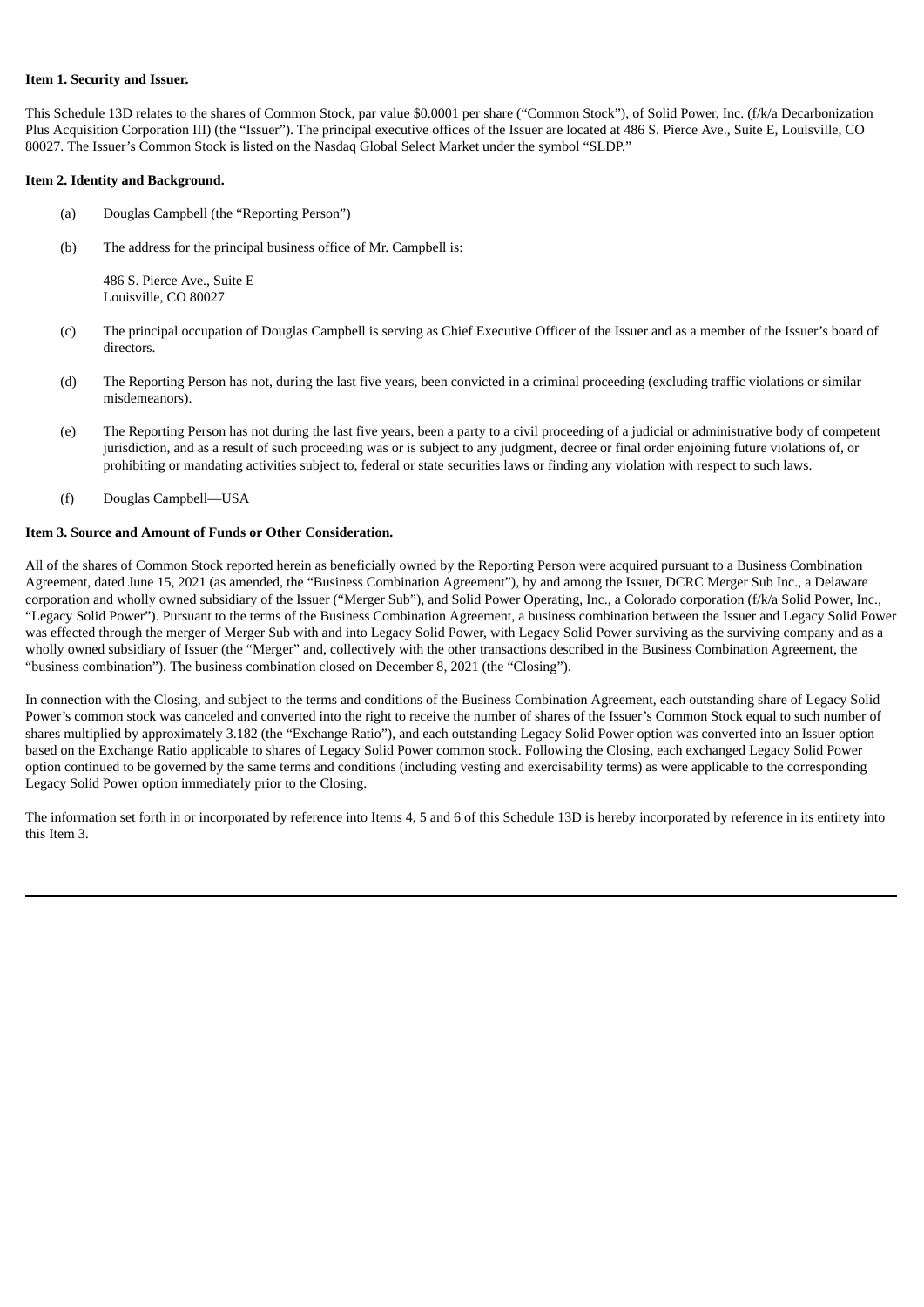#### **Item 4. Purpose of Transaction.**

Pursuant to the terms of the Business Combination Agreement, Douglas Campbell tendered 2,100,000 shares of Legacy Solid Power common stock and fully vested options to purchase 1,600,000 shares of Legacy Solid Power common stock for 6,682,160 shares of Common Stock and options to purchase 5,091,169 shares of Common Stock, respectively. Mr. Campbell also tendered unvested options to purchase shares of Legacy Solid Power common stock, which resulted in Mr. Campbell owning options to an additional 477,296 shares of Common Stock, which options are subject to certain ongoing vesting conditions.

Douglas Campbell serves as Chief Executive Officer of the Issuer and as a member of the Issuer's board of directors and, in such capacities, may have influence over the corporate activities of the Issuer, including activities which may relate to items described in subparagraphs (a) through (j) of Item 4 of Schedule 13D. Subject to the Stockholder Support Agreement and the Issuer's Amended and Restated Bylaws (the "Bylaws"), each described in Item 6 of this Schedule 13D, and the Issuer's Insider Trading Policy, Mr. Campbell may from time to time buy or sell securities of the Issuer as appropriate for his personal circumstances.

Except as described herein, the Reporting Person does not have any present plans or proposals that relate to or would result in any of the transactions described in subparagraphs (a) through (j) of Item 4 of Schedule 13D. However, the Reporting Person reserves the right to formulate in the future plans or proposals which may relate to or result in the transactions described in subparagraphs (a) through (j) of Item 4 of Schedule 13D.

The Reporting Person may, from time to time, purchase additional securities of the Issuer either in the open market or in privately negotiated transactions, depending upon the Reporting Person's evaluation of the Issuer's business, prospects and financial condition, the market for such securities, other opportunities available to the Reporting Person, general economic conditions, stock market conditions and other factors. Depending upon the factors noted above, the Reporting Person may also decide to hold or dispose of all or part of his investments in securities of the Issuer and/or enter into derivative transactions with institutional counterparties with respect to the Issuer's securities.

## **Item 5. Interest in Securities of the Issuer.**

(a) As of the date of this Schedule 13D, the Reporting Person beneficially owns an aggregate of 11,773,329 shares of Common Stock, or 6.8% of the Issuer's Common Stock. The beneficial ownership percentages used in this Schedule 13D are calculated based on a total of 167,557,988 shares of Common Stock outstanding as of December 8, 2021 plus 5,091,169 shares of Common Stock deemed to be beneficially owned by Mr. Campbell that are issuable upon exercise of options held by Mr. Campbell.

(b) Mr. Campbell has sole voting and dispositive power with respect to 6,682,160 shares of Common Stock and 5,091,169 shares of Common Stock issuable upon exercise of currently vested options.

(c) Except as described in Items 3 and 4 of this Schedule 13D, which descriptions are incorporated herein by reference, the Reporting Person has not effected any transactions in the Common Stock during the past 60 days.

(d) Except as disclosed in Item 2, no person is known to the Reporting Person to have the right to receive or the power to direct the receipt of dividends from, or the proceeds from the sale of, any securities covered by this Schedule 13D.

(e) Not Applicable.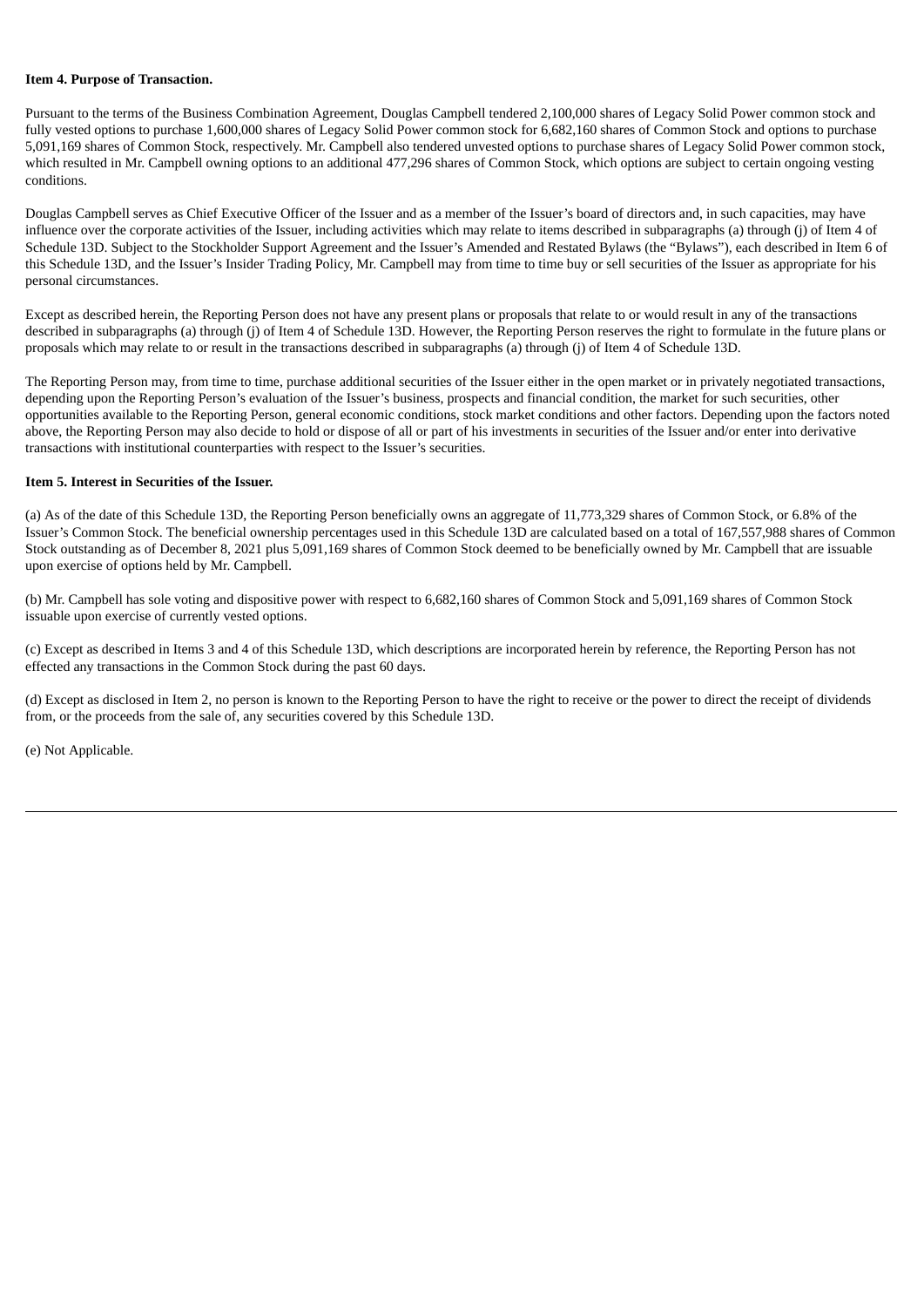#### **Item 6. Contracts, Arrangements, Understandings or Relationships with respect to Securities of the Issuer.**

## *A&R Registration Rights Agreement*

In connection with the Closing, on December 8, 2021, the Issuer entered into that certain Amended and Restated Registration Rights Agreement (the "A&R Registration Rights Agreement") with the holders named therein, including Mr. Campbell (all such holders, collectively, the "Reg Rights Holders"). Pursuant to the A&R Registration Rights Agreement, the Issuer is obligated to, within 30 days after the Closing, file with the Securities and Exchange Commission (at the Issuer's sole cost and expense) a registration statement registering the resale of certain securities held by or issuable to the Reg Rights Holders (the "Resale Registration Statement"), and the Issuer is obligated to use its reasonable best efforts to have the Resale Registration Statement declared effective as promptly as reasonably practicable after the filing thereof. In certain circumstances, the Reg Rights Holders can demand the Issuer's assistance with underwritten offerings and block trades, and the Reg Rights Holders will be entitled to certain piggyback registration rights. The A&R Registration Rights Agreement does not provide for the payment of any cash penalties by the Issuer if it fails to satisfy any of its obligations under the A&R Registration Rights Agreement.

This summary is qualified by the actual terms of the Amended and Restated Registration Rights Agreement, a copy of which is attached as an exhibit to this Schedule 13D and is incorporated herein by reference.

## *Lock-Up Obligations*

In connection with the execution of the Business Combination Agreement, on June 15, 2021, the Issuer and certain Legacy Solid Power stockholders, including Mr. Campbell, entered into a Stockholder Support Agreement (the "Stockholder Support Agreement") pursuant to which, among other things, such stockholders agreed, subject to certain exceptions, not transfer any of their shares of Common Stock received in the Merger or shares issuable upon exercise of any options to purchase Common Stock received in the Merger for the period described in the Amended and Restated Bylaws of the Company (the "Bylaws").

The Bylaws provide that the securities of the Issuer received as consideration pursuant to the Business Combination Agreement (collectively, the "Lock-Up Shares") may generally not be transferred before the earliest of (a) June 6, 2022, (b) the termination, expiration or waiver of the Founder Shares Lock-up Period (as defined is defined in that certain letter agreement dated March 23, 2021 by and among the Issuer and other parties named therein), and (c) the date on which the Issuer completes a liquidation, merger, stock exchange or other similar transaction that results in all of its stockholders having the right to exchange their shares of Common Stock for cash, securities or other property.

This summary is qualified by the actual terms of the Stockholder Support Agreement and the Bylaws, copies of which are attached as exhibits to this Schedule 13D and are incorporated herein by reference.

## **Item 7. Material to be Filed as Exhibits.**

| <b>Description</b>                                                                                                                                                                    |
|---------------------------------------------------------------------------------------------------------------------------------------------------------------------------------------|
| Amended and Restated Registration Rights Agreement (incorporated by reference to Exhibit 10.2 to the Issuer's Current Report on<br>Form 8-K filed with the SEC on December 13, 2021). |
| Stockholder Support Agreement (incorporated by reference to Exhibit 10.1 to the Issuer's Current Report on Form 8-K filed with the<br>SEC on June 15, 2021).                          |
| Amended and Restated Bylaws of the Issuer (incorporated by reference to Exhibit 3.2 to the Issuer's Current Report on Form 8-K filed<br>with the SEC on December 13, 2021).           |
|                                                                                                                                                                                       |